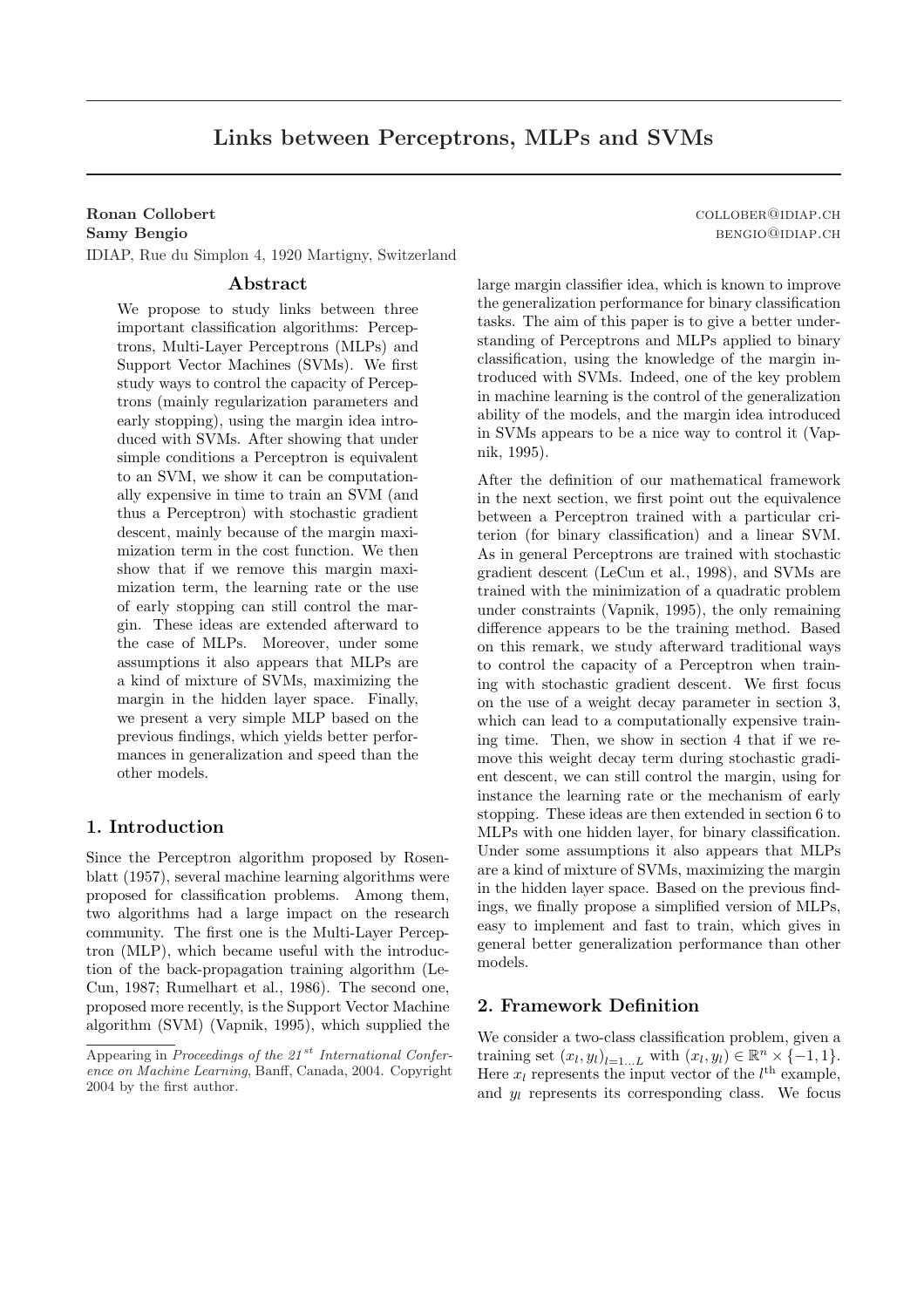on three models to perform this classification: Perceptrons (including their non-linear extension called Φ-machines<sup>1</sup> ), Multi Layer Perceptrons (MLPs), and Support Vector Machines (SVMs). The decision function  $f_{\theta}(.)$  of all these models can be written in its general form as

$$
f_{\theta}(x) = w \cdot \Phi(x) + b, \qquad (1)
$$

where w is a real vector of weights and  $b \in \mathbb{R}$  is a bias. The generic vector of parameters  $\theta$  represents all the parameters of the decision function (that is, w, b, and all parameters of  $\Phi$ , if any). For  $\Phi$ machines and SVMs,  $\Phi$  is an arbitrary chosen function; in the special case of  $\Phi(x) = x$ , it leads respectively to Perceptrons and linear SVMs. We also consider MLPs with one hidden layer and N hidden units. In that case the hidden layer can be decomposed as  $\Phi(\cdot) = (\Phi_1(\cdot), \Phi_2(\cdot), \ldots, \Phi_N(\cdot)),$  where the *i*-th hidden unit is described with

$$
\Phi_i(x) = h(v_i \cdot x + d_i). \tag{2}
$$

Here  $(v_i, d_i) \in \mathbb{R}^n \times \mathbb{R}$  represents the weights of the *i*-th hidden unit, and  $h$  is a transfer function which is usually a sigmoid or an hyperbolic tangent. Note that the hyperspace defined with  $\{\Phi(x), x \in \mathbb{R}^n\}$  will be called "feature space", or sometimes "hidden layer space" in the special case of MLPs.

Let us now review the SVM algorithm (Vapnik, 1995): it aims at finding an hyper-plane  $f_{\theta}$ .) in the feature space, which separates the two classes while maximizing the margin (in the feature space) between this hyper-plane and the two classes. This is equivalent to minimizing the cost function

$$
\theta \to \frac{\mu}{2} \|w\|^2 + \frac{1}{L} \sum_{l=1}^L |1 - y_l f_{\theta}(x_l)|_+, \qquad (3)
$$

where  $|z|_+ = \max(0, z)$ .  $\mu \in \mathbb{R}^+$  is a hyper-parameter (also called weight decay parameter) which has to be tuned, and controls the trade-off between the maximization of the margin and the number of margin errors. SVMs are usually trained by minimizing a quadratic problem under constraints (Vapnik, 1995): if we introduce Lagrange multipliers  $\alpha$  =  $(\alpha_1, \alpha_2, \ldots, \alpha_L) \in \mathbb{R}^L$ , the minimization of (3) is

equivalent to minimizing in the "dual space"

$$
\alpha \to -\sum_{l=1}^{L} \alpha_l + \frac{1}{2} \sum_{k=1}^{L} \sum_{l=1}^{L} y_k y_l \alpha_k \alpha_l \Phi(x_k) \cdot \Phi(x_l), \tag{4}
$$

subject to the constraints

$$
\sum_{l=1}^{L} y_l \alpha_l = 0 \quad \text{and} \quad 0 \le \alpha_l \le \frac{1}{L} \quad \forall l. \tag{5}
$$

The weight  $w$  is then given<sup>2</sup> by

$$
w = \frac{1}{\mu} \sum_{l=1}^{L} y_l \alpha_l \Phi(x_l).
$$
 (6)

Note that in general, only few  $\alpha_l$  will be non-zero; the corresponding training examples  $(x_l, y_l)$  are called "support vectors" (Vapnik, 1995) and give a sparse description of the weight  $w$ . Efficient optimization of (4) has been proposed by Joachims (1999). Note also that inner products  $\Phi(x_k) \cdot \Phi(x_l)$  in the feature space are usually replaced by a kernel function, which allows efficient inner products in high dimensional feature spaces. However, we will not focus on kernels in this paper.

The training of Perceptrons, Φ-machines and MLPs is usually achieved by minimizing a given criterion  $Q(f_{\theta}(.)\, , .)$  over the training set

$$
\theta \to \frac{1}{L} \sum_{l=1}^{L} Q(f_{\theta}(x_l), y_l), \qquad (7)
$$

using gradient descent, until reaching a local optimum. We will focus on *stochastic* gradient descent, which gives good results in time and training performance for large data sets (LeCun et al., 1998). Note that the original Perceptron algorithm (Rosenblatt, 1957) is equivalent to the use of the criterion

$$
Q(f_{\theta}(x_l), y_l) = |-y_l f_{\theta}(x_l)|_{+}.
$$
 (8)

However, as this criterion has some limitations in practice (see Bishop, 1995), we will not focus on it. Instead, the criterion usually chosen (for all kinds of MLPs) is either the Mean Squared Error or the Cross-Entropy criterion (Bishop, 1995). Minimizing (7) using the Mean Squared Error criterion is equivalent, from a likelihood perspective, to maximizing the likelihood

 $^1\Phi\text{-}$  machines were introduced very early in the machine learning community (Nilsson, 1965). They are to Perceptrons what non-linear SVMs are to SVMs: after choosing an arbitrary function  $\Phi$  which maps the input space into another arbitrary space, we apply the Perceptron algorithm to examples  $(\Phi(x_l), y_l)$  instead of  $(x_l, y_l)$ , which allows non-linear discrimination over training examples.

<sup>&</sup>lt;sup>2</sup>Traditional SVM notations use a hyper-parameter  $C$ instead of the weight decay parameter  $\mu$ . Here, we chose a notation coming from the MLP to establish clear links between all the models. The relation is given simply with  $C = 1/(L\mu)$ . Lagrange multipliers  $\alpha_l$  given here also have to be divided by  $\mu$  to recover traditional SVM notation.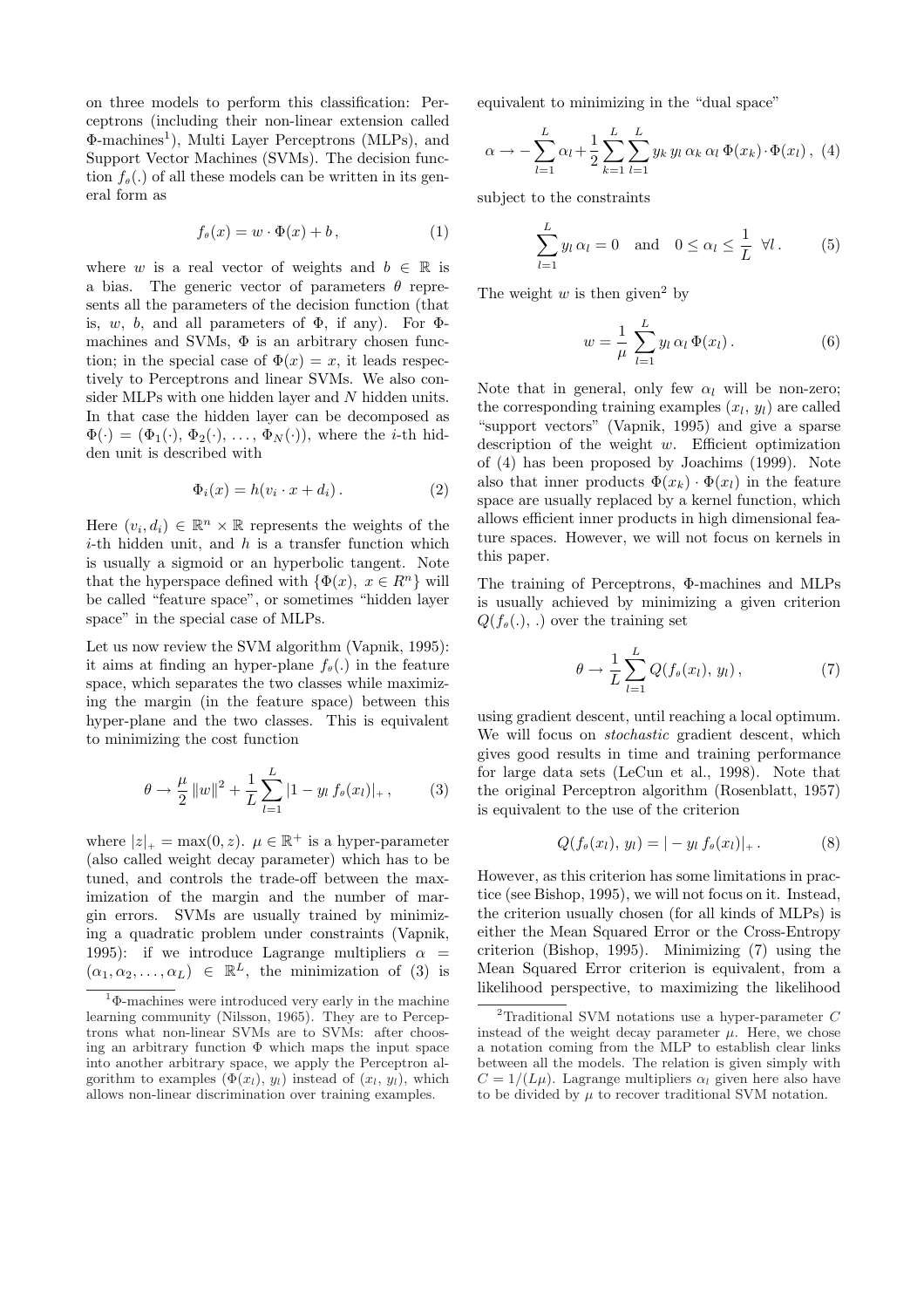

Figure 1. The Cross-Entropy criterion  $z \rightarrow \log(1 +$  $\exp(-z)$ ) versus the margin criterion  $z \to |1-z|_+$ .

under the hypothesis that the classes  $y_l$  are generated from a smooth function with added Gaussian noise. Since  $y_l$  is a binary variable, a Gaussian model is not really appropriate (Bishop, 1995), hence we prefer to focus here on the Cross-Entropy criterion, which maximizes the likelihood while considering  $y_l$  as coming from a Bernoulli distribution. The cost function (7) can be rewritten (all details are given in Bishop, 1995) as

$$
\theta \to \frac{1}{L} \sum_{l=1}^{L} \log(1 + \exp(-y_l f_{\theta}(x_l)), \qquad (9)
$$

using the Cross-Entropy criterion. In order to avoid over-fitting, two methods are often used (Plaut et al., 1986) while training MLPs: either we perform early stopping (that is, we stop the training process before reaching a local optimum) or we add regularization terms over the parameters of the model, which leads to the minimization of

$$
\theta \to \frac{\mu}{2} \|w\|^2 + \frac{\nu}{2} \sum_{i=1}^N \|v_i\|^2
$$
  
+ 
$$
\frac{1}{L} \sum_{l=1}^L \log(1 + \exp(-y_l f_\theta(x))). \quad (10)
$$

Regularization is then controlled by tuning the weight decay parameters  $\mu$  and  $\nu$ . Note that the second term is not present when training Perceptrons or Φmachines.

Let us point out that the Cross-Entropy criterion  $z \to \log(1 + \exp(-z))$  used for MLPs is a "smooth" version of the "hard" margin criterion  $z \to |1-z|_+$ used for SVMs, as shown in Figure 1. Moreover, it has been shown recently by Rosset et al. (2004) that the use of the Cross-Entropy criterion was related to the maximization of the margin. Thus, the difference between the "smooth" and the "hard" criteria is not crucial to understand the behavior of MLPs. For simplification, we will use in this paper the "hard" version of the criterion. Hence, instead of minimizing (10), we

will consider the minimization of

$$
\theta \to \mu \frac{\|w\|^2}{2} + \nu \frac{\sum_{i} \|v_i\|^2}{2} + \frac{1}{L} \sum_{l} |1 - y_l f_{\theta}(x)|_+ . (11)
$$

With this criterion, it appears obvious that Φmachines (respectively Perceptrons) are equivalent to SVMs (resp. linear SVMs). Only the training method remains different: Perceptrons are trained by stochastic gradient descent on (3), whereas SVMs are trained by minimizing the quadratic problem (4) under constraints (see (Joachims, 1999) for details on SVM training). Thus, we will study in the following two sections the training process of Perceptrons (or linear SVMs) with stochastic gradient descent, using what we now know about SVMs. We will consider the two main cases used to control the capacity of a set of Perceptrons; first the use of a regularization term in the cost function (as SVMs), and then the use of early stopping instead.

## 3. A Note on Stochastic Gradient with Weight Decay

In this section, we consider the cost function (3) in the linear case, which can be rewritten as:

$$
(w, b) \to \frac{\mu}{2} ||w||^2 + \frac{1}{L} \sum_{l=1}^{L} |1 - y_l (w \cdot x_l + b)|_+ . \tag{12}
$$

For a given training example  $(x_l, y_l)$ , the stochastic update for the weight vector  $w$  is:

$$
w \leftarrow \begin{cases} (1 - \lambda \mu) w + \lambda y_l x_l & \text{if } y_l (w \cdot x_l + b) \le 1 \\ (1 - \lambda \mu) w & \text{otherwise} \end{cases}
$$
(13)

given a learning rate  $\lambda$ . From (6), we know that the optimal  $w$  is a linear combination of training examples. Therefore, the update (13) is equivalent to the following update written in the dual space:

$$
\forall k, \ \alpha_k \leftarrow \begin{cases} (1 - \lambda \mu) \alpha_l + \lambda \mu & \text{if } k = l \\ \text{and } y_l \left( w \cdot x_l + b \right) \le 1 \\ (1 - \lambda \mu) \alpha_k & \text{otherwise.} \end{cases}
$$
 (14)

A study of stochastic gradient in the dual space has already been presented in Kivinen et al. (2002). However, we would like here to use the formulation (14) to give a lower bound on the number of iterations needed to train a Perceptron (or a linear SVM) with stochastic gradient descent. Let us consider now a training example  $(x_l, y_l)$  which becomes useless at some point during training. In other words, if we note  $\alpha_l^*$  the value of its corresponding weight  $\alpha_l$  at this point,  $\alpha_l$ has to be decreased from  $\alpha_l^*$  to zero. Using (14), it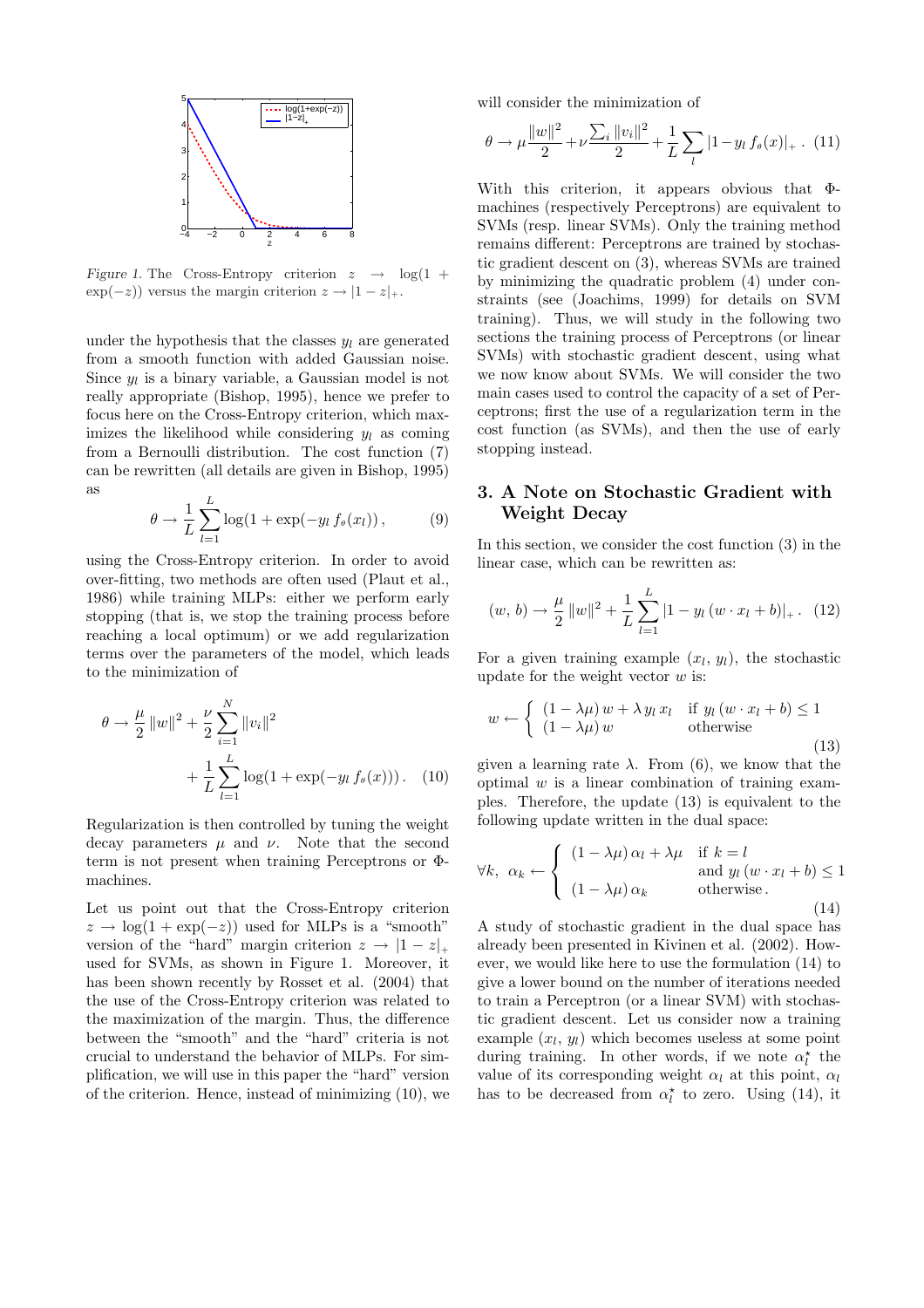appears that in the optimistic case  $\alpha_l$  will be equal to  $(1 - \lambda \mu)^{LN_e} \alpha_l^*$  after  $N_e$  epochs over the whole training set. It will therefore require at least around  $\frac{\log(2)}{L\lambda\mu}$ <br>epochs over the whole training set to only divide  $\alpha_l^*$ by two. With a similar analysis, if the l-th example has to be a support vector at bound, it can be shown that it will require around  $\frac{\log(L\lambda\mu)}{L\lambda\mu}$  epochs (in the best case) for a weight  $\alpha_l$  at zero to reach the bound  $\frac{1}{L}$ given in (5). This leads to the following theorem:

Theorem 1 Training a Perceptron using a weight decay (or a linear SVM) with stochastic gradient descent requires at least  $\frac{1}{L\lambda\mu}$  epochs over the whole training set.

Thus, in the case of a small learning rate  $\lambda$  and a small weight decay parameter  $\mu$ , which is often the case, it becomes very quickly computationally expensive to reach the true SVM solution with stochastic gradient descent. A typical example could be given<sup>3</sup> with  $\lambda \mu = 10^{-7}$  and  $L = 10^{4}$ , which requires at least  $10^3$  iterations.

## 4. A Justification of Early Stopping

We already highlighted that the control of the generalization ability of a Perceptron is usually achieved in two different ways: the first one is the use of a regularization term in the cost function; the second one is the use of early stopping, that is stopping training before reaching a local optimum, usually according to an estimate of generalization error on a "validation" set. Let us now consider Perceptrons training (using stochastic gradient descent) by minimizing the cost function (12) without the regularization term, that is:

$$
(w, b) \to \frac{1}{L} \sum_{l=1}^{L} |1 - y_l (w \cdot x_l + b)|_+.
$$
 (15)

We will now show in this framework that the margin of a Perceptron can be controlled both by tuning the learning rate used in the gradient descent, and by early stopping. As the margin size controls the capacity and thus the generalization performances (see Vapnik, 1995) it gives a justification for not using a regularization term.

Deriving stochastic gradient equations for cost function (15) leads to the simple Algorithm 1, that we call the "Margin Perceptron" algorithm. Note that this algorithm is far from being new, and is even proposed

#### Algorithm 1 Margin Perceptron Algorithm

| Initialize $w$ and $b$ to zero        |
|---------------------------------------|
| repeat                                |
| for $l \in \{1L\}$ do                 |
| if $y_l(w \cdot x_l + b) \leq 1$ then |
| $w \leftarrow w + \lambda y_l x_l$    |
| $b \leftarrow b + \lambda y_l$        |
| end if                                |
| end for                               |
| until termination criterion           |

in Duda and Hart (1973), as a variant of the original Perceptron training algorithm.

We first want to consider this algorithm in the case where the classes in the training set are separable. For simplification reasons, we consider in the rest of this section the case where the bias  $b$  is fixed to zero (all results can be extended without this constraint, as shown in Collobert & Bengio, 2004b). In that case, we consider the separating hyper-plane  $x \to u \cdot x$  such as  $y_l (u \cdot x_l) \geq 1 \forall l$ , which has the maximal margin  $\rho_{\text{max}} = \frac{2}{\|u\|}$ . We then derive equations similar to the well-known Novikoff theorem (1962) for the original Perceptron convergence proof. We note  $w<sup>t</sup>$  the weight vector of the Perceptron after  $t$  updates in Algorithm 1, and  $l_t$  the index of the example updated at t. First, we have

$$
u \cdot w^{t} = u \cdot w^{t-1} + \lambda y_{l_t} u \cdot x_{l_t}
$$
  
\n
$$
\geq u \cdot w^{t-1} + \lambda
$$
  
\n
$$
\geq t \lambda.
$$
 (16)

Moreover, if we consider  $R$  the radius of the data (that is,  $||x_l|| \leq R \ \forall l$ , we have

$$
||w^{t}||^{2} = ||w^{t-1}||^{2} + 2 \lambda y_{l_{t}} w^{t-1} \cdot x_{l_{t}} + \lambda^{2} ||x_{l_{t}}||^{2}
$$
  
\n
$$
\leq ||w^{t-1}||^{2} + 2 \lambda + \lambda^{2} R^{2}
$$
  
\n
$$
\leq t \lambda^{2} (\frac{2}{\lambda} + R^{2}).
$$
\n(17)

Using (16) and (17), we obtain with the Cauchy-Schwarz inequality:

$$
t\lambda \leq u \cdot w^{t}
$$
  
\n
$$
\leq \|u\| \|w^{t}\|
$$
  
\n
$$
\leq \frac{2}{\rho_{\max}} \sqrt{t} \sqrt{\frac{2}{\lambda} + R^{2}}
$$
 (18)

which leads to an upper bound on the number of updates:  $\mathbf{r}$ 

$$
t \le \frac{4}{\rho_{\text{max}}^2} \left( \frac{2}{\lambda} + R^2 \right) . \tag{19}
$$

This shows that the Margin Perceptron converges in a finite number of updates in the separable case, which has already been demonstrated (Duda & Hart, 1973).

<sup>3</sup>This corresponds to the best obtained generalization performances using  $10^4$  examples, on the two databases presented at the end of the paper.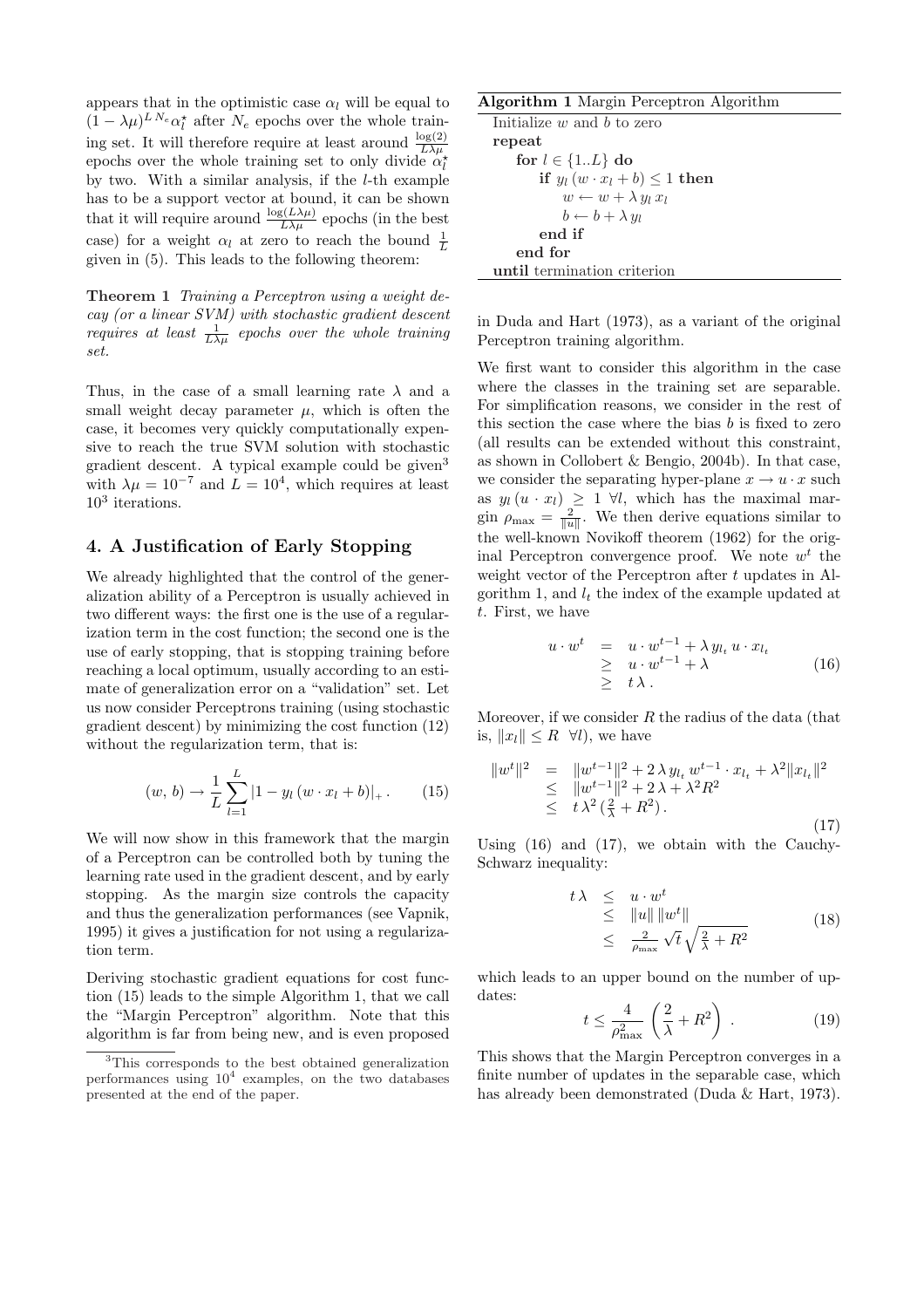

Figure 2. Practical examples of the control of the margin, with the Margin Perceptron algorithm. (a) and (b) represent respectively the margin  $\rho$  and the validation error with respect to the learning rate  $\lambda$ , when the number of updates is fixed. (c) and (d) represent respectively the margin  $\rho$  and the validation error with respect to the number of updates t, when the learning rate  $\lambda$  is fixed.

However, if we introduce (19) into (17), we are then able to compute a lower bound on the margin  $\rho =$  $\frac{2}{\|w^t\|}$  found by the Margin Perceptron, as stated in the following theorem:

Theorem 2 If the classes are separable, the Margin Perceptron algorithm will converge in a finite number of iterations, and its final margin  $\rho$  will satisfy

$$
\rho \geq \rho_{\max} \frac{1}{2+R^2\,\lambda}\,.
$$

Therefore, the smaller is the learning rate, the larger will be the margin of the Perceptron. Note that in Graepel et al. (2001), the authors already established a relation between the existence of a large margin classifier and the sparseness in the dual space of the solutions found by the original Perceptron algorithm. Here, in the case of the Margin Perceptron algorithm, we instead relate the margin found by the Perceptron to the largest existing margin.

In the non-separable case, we would like to be able to control the margin (that is  $\rho = \frac{2}{\|w\|}$ ), while minimizing the number of errors in the margin (15). SVMs control the trade-off between these two quantities with the weight decay parameter  $\mu$  in the cost function (12).

By construction, the Margin Perceptron minimizes the number of errors in the margin through training iterations. Using (17), the evolution of the margin can be described using the following theorem:

**Theorem 3** After t updates, the margin  $\rho_t$  of the Margin Perceptron is bounded in the following way:

$$
\rho_t \ge \frac{2/\lambda}{\sqrt{t(2/\lambda + R^2)}}.
$$

Thus, the smaller is the number of updates or the learning rate, the larger will be the margin. As the number of updates and the learning rate control the margin, they also control the generalization performance, as highlighted previously. To give an idea of what happens in practice, we give an example of the control of the margin in Figure 2. As early stopping limits the number of updates, a justification of early stopping is given with Theorem 3, which shows that early stopping controls the size of the margin. An illustration is given in Figure 3.

## 5. Extension to Non-Linear Models

The result in Section 3 is still valid without any restriction if we choose an arbitrary  $\Phi$  function which maps the input space into an arbitrary space, and if we work with examples  $(\Phi(x_l), y_l)$  instead of  $(x_l, y_l)$ . Results in Section 4 remain valid as long as there exists a constant  $R \in \mathbb{R}$  such as  $\|\Phi(x_i)\| \leq R \ \forall l$ . Thus, if the constraint is respected, all results apply to Φ-machines and non-linear SVMs.

## 6. Extension to MLPs

We consider now the minimization of  $(11)$ , where function f is an MLP with one hidden layer, described by (1) and (2). For an easier understanding of what really happens in MLPs, let us perform yet another simplification: instead of using a hyperbolic tangent for the transfer function  $h$ , we consider the following "hard" version of  $h$ 

$$
h(x) = \begin{cases} -1 & \text{if } x < -1 \\ x & \text{if } -1 \le x \le 1 \\ 1 & \text{if } x > 1. \end{cases}
$$
 (20)

Note that the use of this transfer function still maintains the universal approximation property of MLPs, as shown in Hornik et al. (1989). One could argue that we loose the smooth non-linearity of the hyperbolic tangent which could reduce the approximation capabilities of MLPs, but in practice, it leads to performance at least similar to a standard MLP, for the same number of hidden units.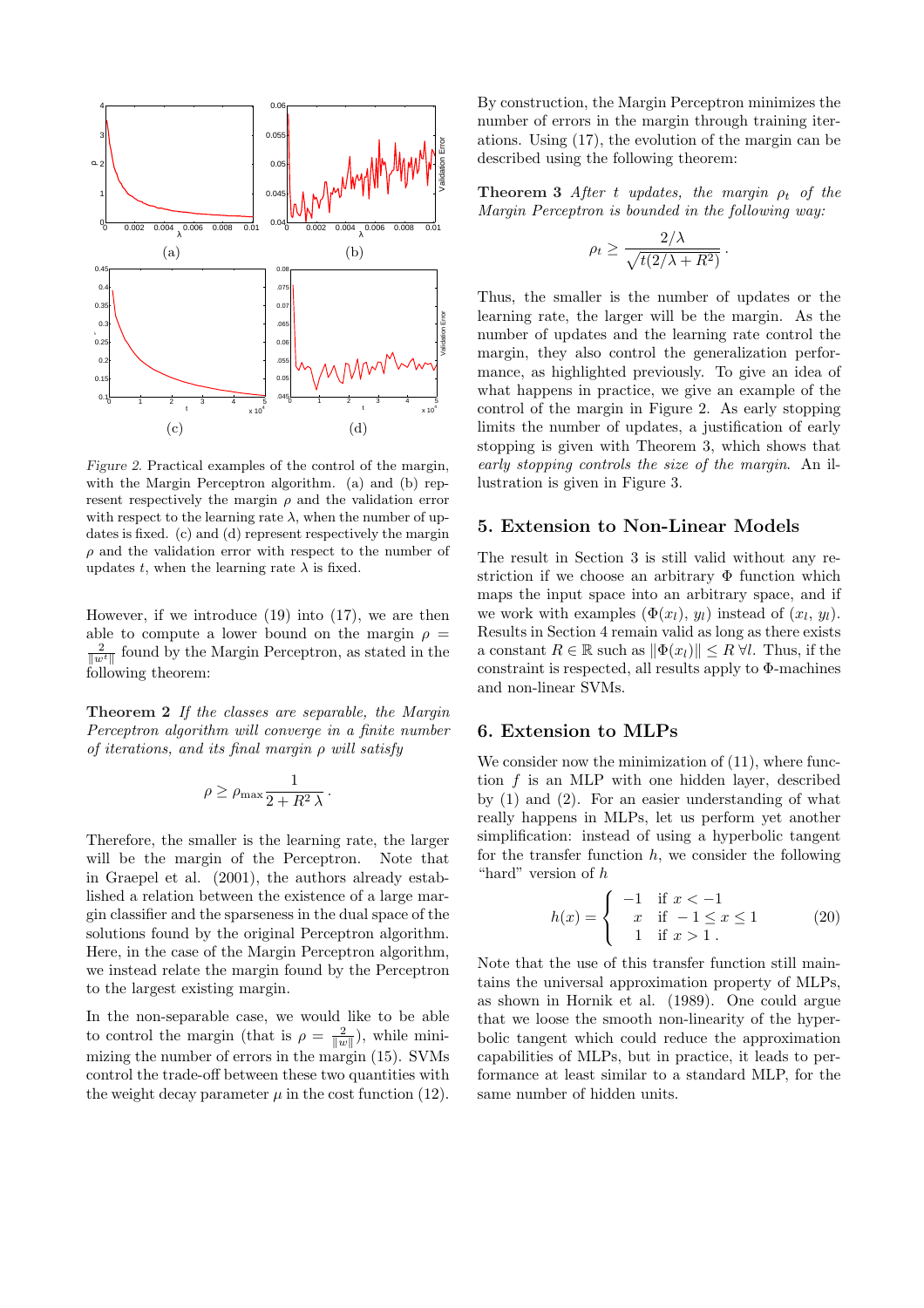

Figure 3. Visual example showing the evolution of the separating hyper-plane and its margin during training with the Margin Perceptron. The aim is to separate two classes: crosses (blue) and circles (red). We have added some noisy crosses near (just below) the circles. (a) shows the hyper-plane found with the original Perceptron algorithm (see (8) in Section 2), after one epoch over the training set; it is not possible to control the margin, and the hyper-plane is not robust to noise. (b), (c) and (d) show the hyper-plane found by the Margin Perceptron algorithm, after 1, 10 and 100 iterations. Dashed lines represents the margin of the hyper-plane. Early stopping thus allow to choose solution (b), which is robust to noise.

As for SVMs, the minimization of (11) can be rewritten as a minimization problem under constraints: (11) is equivalent to minimizing

$$
(v_1, ..., v_N, \alpha) \to -\sum_{l=1}^{L} \alpha_l + \frac{\nu}{2} \sum_{i=1}^{N} ||v_i||^2
$$
  
+ 
$$
\frac{1}{2} \sum_{k=1}^{L} \sum_{l=1}^{L} y_k y_l \alpha_k \alpha_l \Phi(x_k) \cdot \Phi(x_l)
$$
 (21)

subject to the constraints (5) and

$$
v_i = \frac{w^i}{\nu} \sum_{l=1}^{L} y_l \alpha_l h'(v_i \cdot x_l + d_i) x_l \quad \forall i,
$$
  

$$
\sum_{l=1}^{L} y_l h'(v_i \cdot x_l + d_i) \alpha_l = 0. \quad \forall i,
$$

where  $w^i$  is the *i*-th coordinate of w. Once again  $w$  is given by  $(6)$ . Even if we do not know how to solve this minimization problem under constraints, we can state Theorem 4, which is proven by verifying all Karush-Kuhn-Tucker conditions (see for example Fletcher, 1987), which is quite fastidious (details are given in Collobert & Bengio, 2004b).

**Theorem 4** If an MLP is minimum of  $(11)$ , then it maximizes the margin in the hidden layer space. In other words,  $(w, b)$  is solution of the SVM problem  $(4)$ , for the hidden layer  $\Phi$  found by the MLP.

Moreover, the i-th hidden unit is solution of a local SVM on examples  $x_l$  which satisfy  $|v_i \cdot x_l + d_i| \leq 1$ . For this SVM, the standard separation constraints  $y_l$  ( $v_i$ .  $x_l + d_i \geq 1$  are replaced with the constraints

$$
y_{l}(v_{i} \cdot x_{l} + d_{i}) \ge 1 - y_{l}(b + \sum_{k \ne i} w^{k} h(v_{k} \cdot x_{l} + d_{k})). (22)
$$

Finally, if  $(\Phi(x_l), y_l)$  is a "global" support vector for  $w$ , then  $(x_l, y_l)$  will be a "local" support vector for the *i*-th unit if  $|v_i \cdot x_l + d_i| \leq 1$ .

This theorem has several important consequences. First, it shows that an optimal MLP for the cost function (11) is an SVM in the hidden layer space. It is therefore possible to apply the large margin classifier theory (Vapnik, 1995) to MLPs. Moreover, it gives an interesting interpretation of the role of the hidden units: each of them focuses on a subset of the training set, and is a kind of local SVM, where the constraints depend on the classification performance of the other hidden units. Note also that the output weight vector w is a sparse combination of the features  $\Phi(x_l)$ , whereas the hidden units weights  $v_i$  are a sparse combination of the training examples  $x_l$ .

Thus, if we now consider training an MLP by minimizing the cost function (11) using stochastic gradient descent, we can derive easily the same lower bound on the number of iterations found in section 3. If we remove regularization terms, as in section 4 for the Margin Perceptron, Theorem 3 is still valid for controlling the "global" margin  $\rho = \frac{2}{\|w\|}$  with early stopping or the learning rate. For hidden units, the margin is not straightforward to derive, because constraints (22) are different for each training example; however, using derivations similar to those used for Theorem 3, it is possible to control the norms  $||v_i||$  as well.

Note that in practice we are left with too many hyperparameters to select with this kind of MLP: first the weight decay parameters  $\mu$  and  $\nu$ , and then the learning rates for the hidden and output layers. In particular, tuning the two learning rates happens to be really tricky. We therefore propose yet another simplification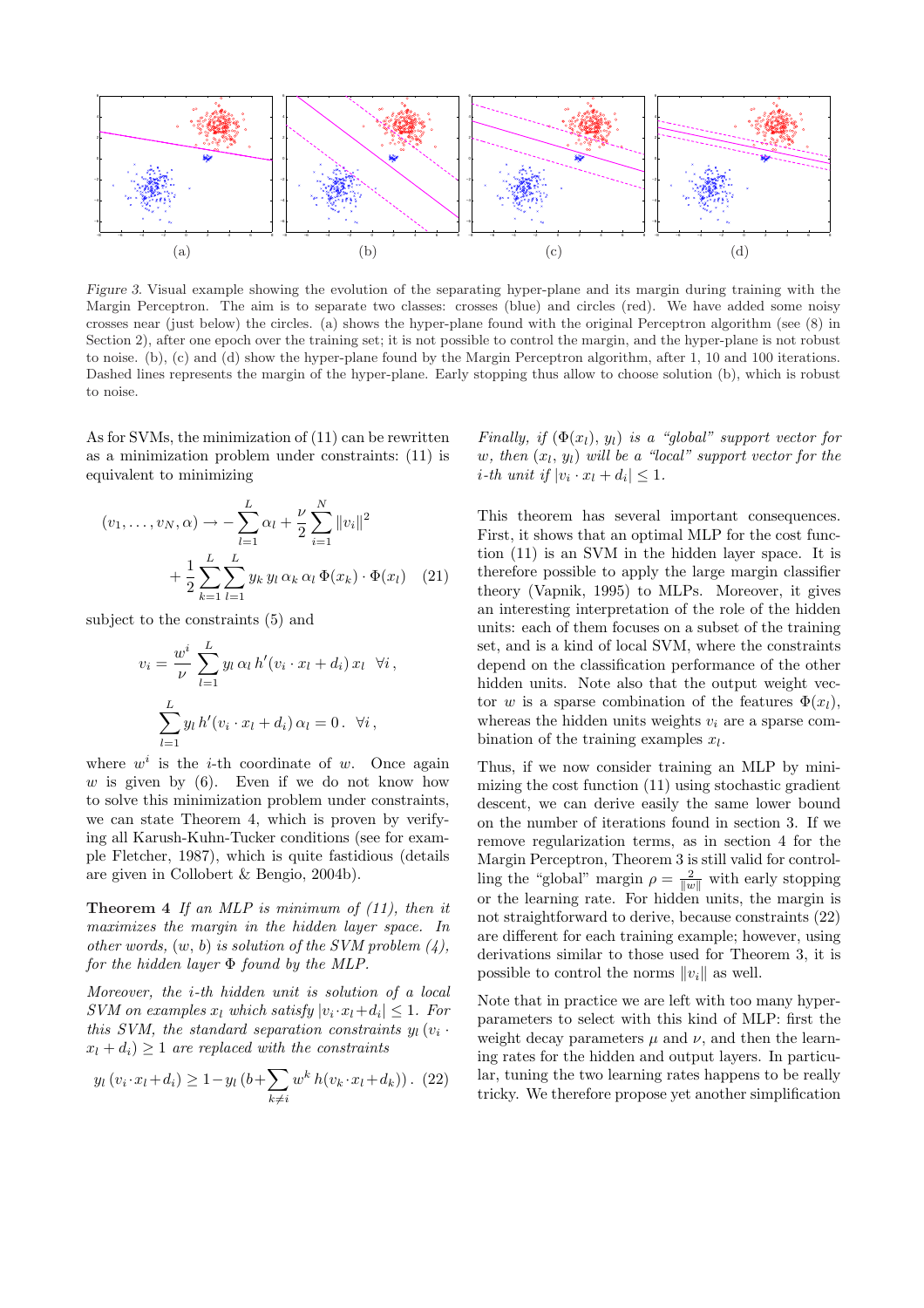in the next section, already introduced in Collobert and Bengio (2004a) in an optimization framework.

## 7. A Very Simple MLP

It has been shown in Auer et al. (2002) that any boolean function can be approximated with a Percepboolean function can be approximated with a Perceptron committee  $f_{\theta}(x) = b + \sum_{i=1}^{N} h(v_i \cdot x + d_i)$ . This shows that we do not need to have output weights in MLPs for binary classification. In that case however, if we use the cost function (11), we cannot anymore control the size of the margin in the hidden layer space, as stated in section 6. We thus propose to minimize instead

$$
\theta \to \frac{1}{L} \sum_{l} |\beta - y_l f_{\theta}(x)|_{+}, \qquad (23)
$$

where  $\beta$  is a hyper-parameter which has to be tuned. As the margin  $\rho$  in the hidden layer space is fixed and satisfies

$$
\rho = \frac{2\,\beta}{\sqrt{N}}\;,
$$

it is very easy to control this margin with  $\beta$ . Moreover, note that what we developed in section 6 remains valid, providing we force  $w^i = 1 \ \forall i$ . In particular, each hidden unit acts as a local SVM, and it is possible to control the norms  $||v_i||$  (and thus the sparseness of the optimal  $v_i$  in the dual space) with the learning rate and early stopping.

Deriving stochastic gradient descent equations for the cost function (23) leads to the very simple Algorithm 2. This algorithm is very fast, because very quickly hid-

| <b>Algorithm 2</b> Simple MLP Algorithm   |
|-------------------------------------------|
| Initialize $w$ and $b$ to zero            |
| repeat                                    |
| for $l \in \{1L\}$ do                     |
| if $y_l(w \cdot x_l + b) \leq \beta$ then |
| for $i \in \{1N\}$ do                     |
| if $ v_i \cdot x_l + d_i  \leq 1$ then    |
| $v_i \leftarrow v_i + \lambda y_l x_l$    |
| $d_i \leftarrow d_i + \lambda y_i$        |
| end if                                    |
| end for                                   |
| $b \leftarrow b + \lambda y_l$            |
| end if                                    |
| end for                                   |
| until termination criterion               |

den units will focus on few examples and only a few updates will be performed. Moreover, it is very simple to implement, and as it does not require any internal storage (such as derivatives for example), nor

| Model        | Test Error $(\%)$ |             |
|--------------|-------------------|-------------|
|              | Forest            | $Connect-4$ |
| <b>SVM</b>   | 10.5              | 11.4        |
| Standard MLP | 11.1              | 11.4        |
| Simple MLP   | 8.5               | 10.3        |
|              |                   |             |
|              |                   | Time Factor |
| Model        | Forest            | $Connect-4$ |
| <b>SVM</b>   | 134.2             | 54.7        |
| Standard MLP | 3.1               | 3.0         |

Table 1. Test errors of SVMs (with a Gaussian kernel), MLPs (trained with the Cross-Entropy criterion), and our proposed Simple MLP on two different classification tasks (Forest and Connect-4). The time factors give the training time relative to the ones of Simple MLPs. This shows that not only the Simple MLP is statistically significantly better than MLPs and SVMs (with 99% confidence), it is also significantly faster (from 3 to 100 times faster!).

any hyperbolic tangent computation, it is really computationally efficient. Finally, from an optimization viewpoint, it also exploits the fact that the Hessian of (23) is block-diagonal (with respect to pair of hidden units), leading to a mathematically efficient algorithm, as shown in Collobert and Bengio (2004a).

To illustrate this, we performed some experiments on the two biggest datasets available on the UCI web site, using the Torch  $C_{++}$  library<sup>4</sup> which implements in an efficient way MLPs and SVMs. The SVM code included in the library is one of the fastest available, based on an enhanced version of the SMO algorithm using cached kernel evaluations (as described in Joachims, 1999). We used 300Mo for the kernel evaluation cache on top of the memory needed for the SVM structure, whereas MLPs did not need any additional memory. The first dataset was UCI Forest. We modified the 7-class classification problem into a balanced binary classification problem where the goal was to separate class 2 from the others. We used 100,000 examples for training, 10,000 for validation and 50,000 for testing. The second dataset was UCI Connect-4. We modified the 3-class classification problem into a balanced binary classification problem where the goal was to separate class "won" against the others. We used 50,000 examples for training, 7,000 for validation and 10,000 for testing. All hyper-parameters of MLPs and SVMs were carefully tuned using validation sets. Both the Standard MLP and the Simple MLP used early stopping based on the validation set. Results are given in Table 1.

<sup>4</sup>Available at www.torch.ch